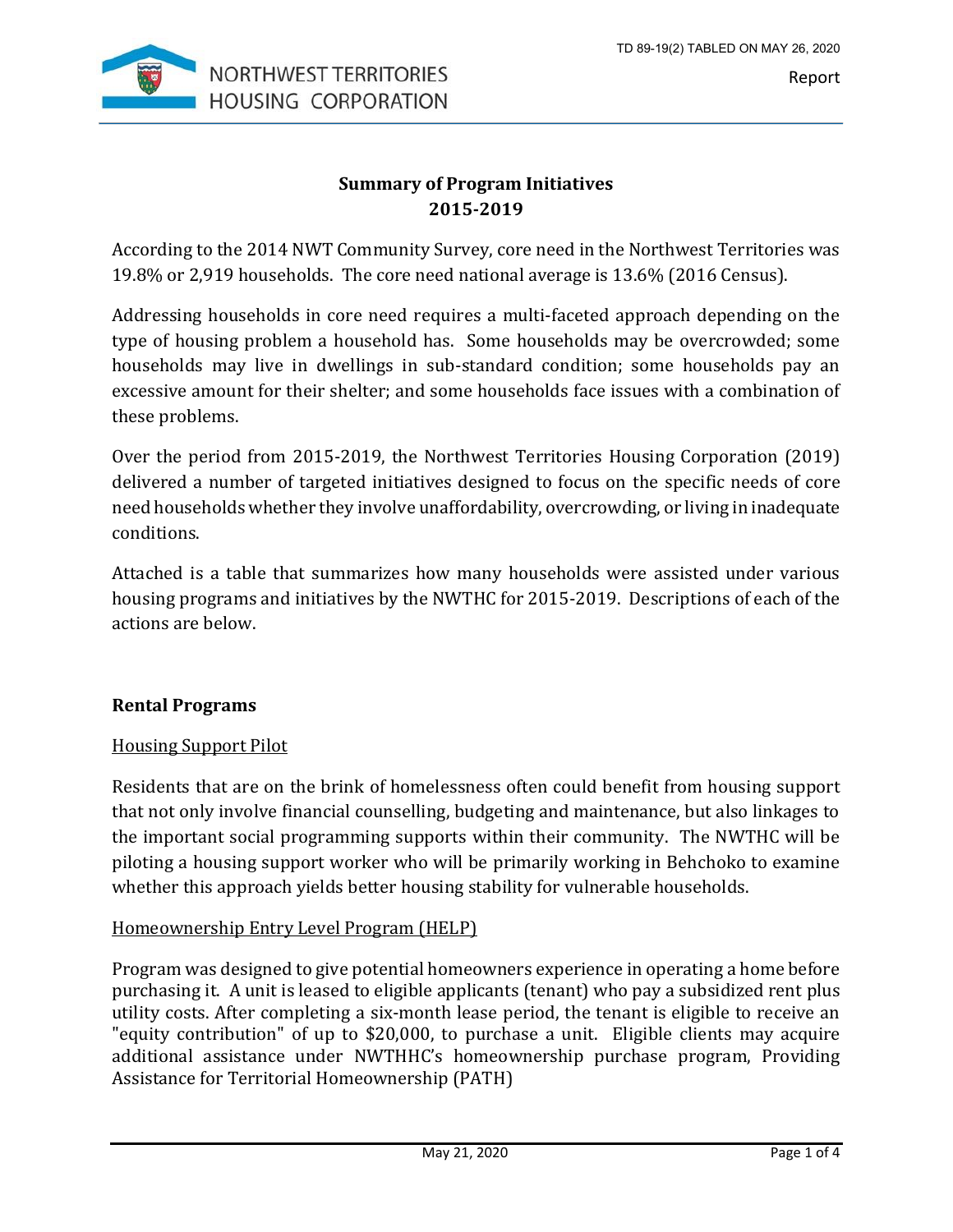

# Seniors Housing

New seniors housing complexes were constructed in Aklavik, Whati, Fort Liard and Fort McPherson. These complexes feature eight units that are occupied by seniors and one unit is designated as a caretaker unit. An on-site caretaker improves the safety and security of the building. As part of the design, these buildings feature common areas where therapeutic and lifestyle programming can be delivered to seniors.

### New Unit Construction

New unit construction includes the construction of Public Housing, HELP units and market housing.

## **Homeownership Programs**

### Emergency Repair

Securing Assistance for Emergencies program (SAFE) addresses urgent and emergency repairs required to address health and safety concerns.

#### Habitat for Humanity

These involve contributions to Habitat for Humanity to support the construction of an affordable single family home in Yellowknife and for future builds outside of Yellowknife.

#### Major Homeownership Repair

Targeted to homeowners, this repair program addresses major repair needs including structural issues and mechanical system problems.

## Homeownership Purchase (PATH)

PATH provides an opportunity for clients to become homeowners by providing financial assistance to construct or purchase a modest home. Clients receive assistance with their down payment in the form of a forgivable loan subsidizing the cost of constructing or purchasing a home.

## Seniors Aging in Place Retrofit

To support seniors aging in place, this program provides funding for retrofits to address the high cost-of-living, especially in small communities. Common projects include energyefficiency and improvements to make the house more durable.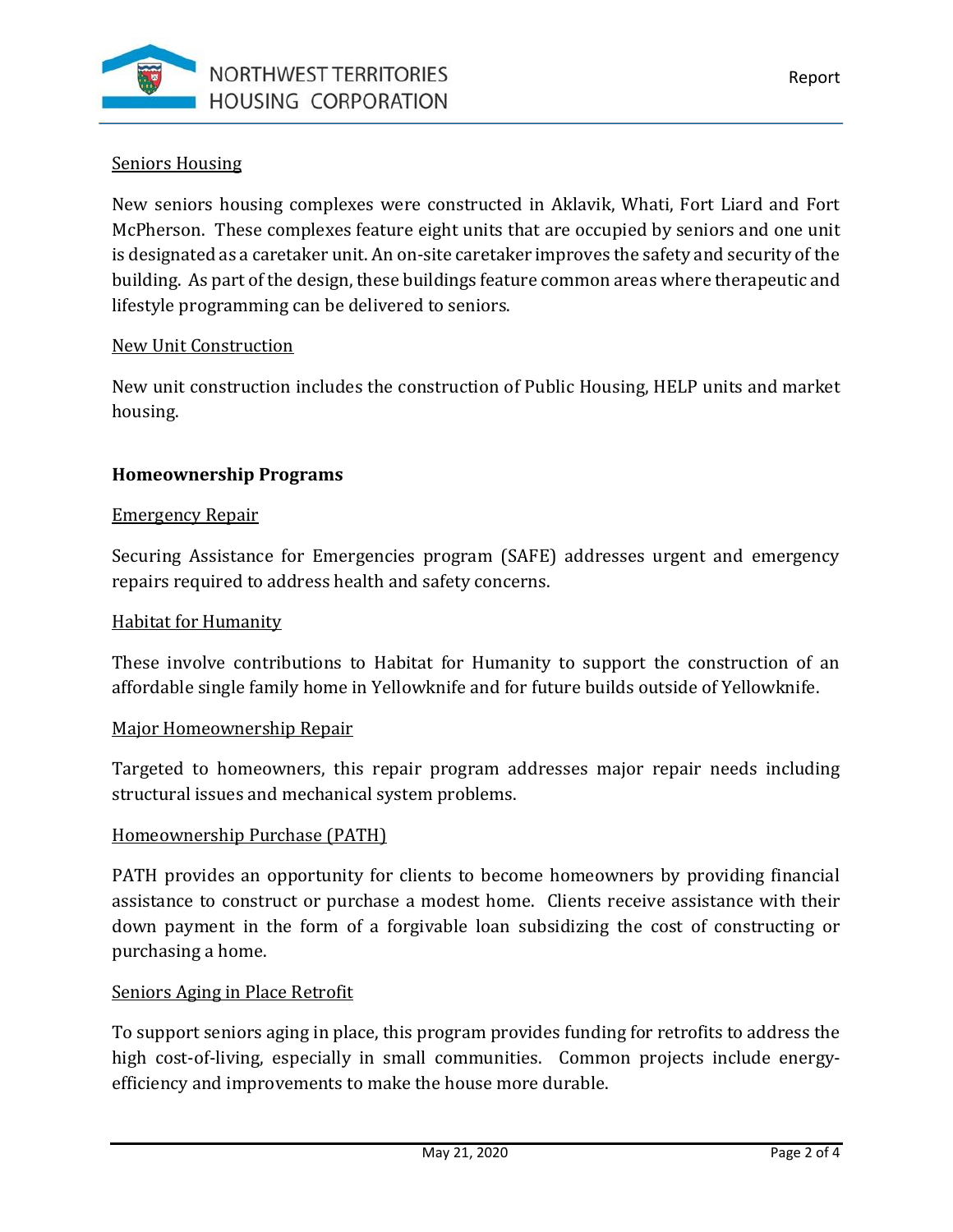

# Transitional Rent Supplement Program

This program provides up to \$500 per month for low-to-moderate income households to help address unaffordable rent.

## **Homelessness**

### Homelessness Assistance Fund (HAF)

HAF supports persons experiencing homelessness by assisting them to access rental housing, keeps people in rental housing when they may be faced with eviction or assists residents in traveling to a community where they have access to stable housing.

### Emergency Overnight Shelters

The NWT Housing Corporation (NWTHC), provides shelter providers with funding to temporarily shelter adults, aged 19 years and older, and families in need. Shelter providers also assist residents access public systems of care such as medical services, income assistance, employment programming, and cultural programming. There are currently five overnight shelters, the Salvation Army (Yellowknife), Yellowknife Women's Society (Yellowknife), YWCA Emergency Family Housing (Yellowknife), Inuvik Homeless Shelter (Inuvik) and the Inuvik Warming Shelter (Inuvik).

#### Northern Pathways

This innovative approach to address community homelessness issues such as couch-surfing involves the provision of housing and the coordination of wrap-around supports. Projects were developed in Fort Simpson, Aklavik, Behchoko and Fort Good Hope.

#### Rapid Rehousing

A partnership approach with non-governmental organizations that utilizes flexible contribution funding to provide housing stability for renters, to help persons experiencing homelessness to access housing or to support households to move from transitional housing to long-term housing.

## Single Room Occupancy

Support for emergency shelters to convert underutilized space for semi-independent housing suites.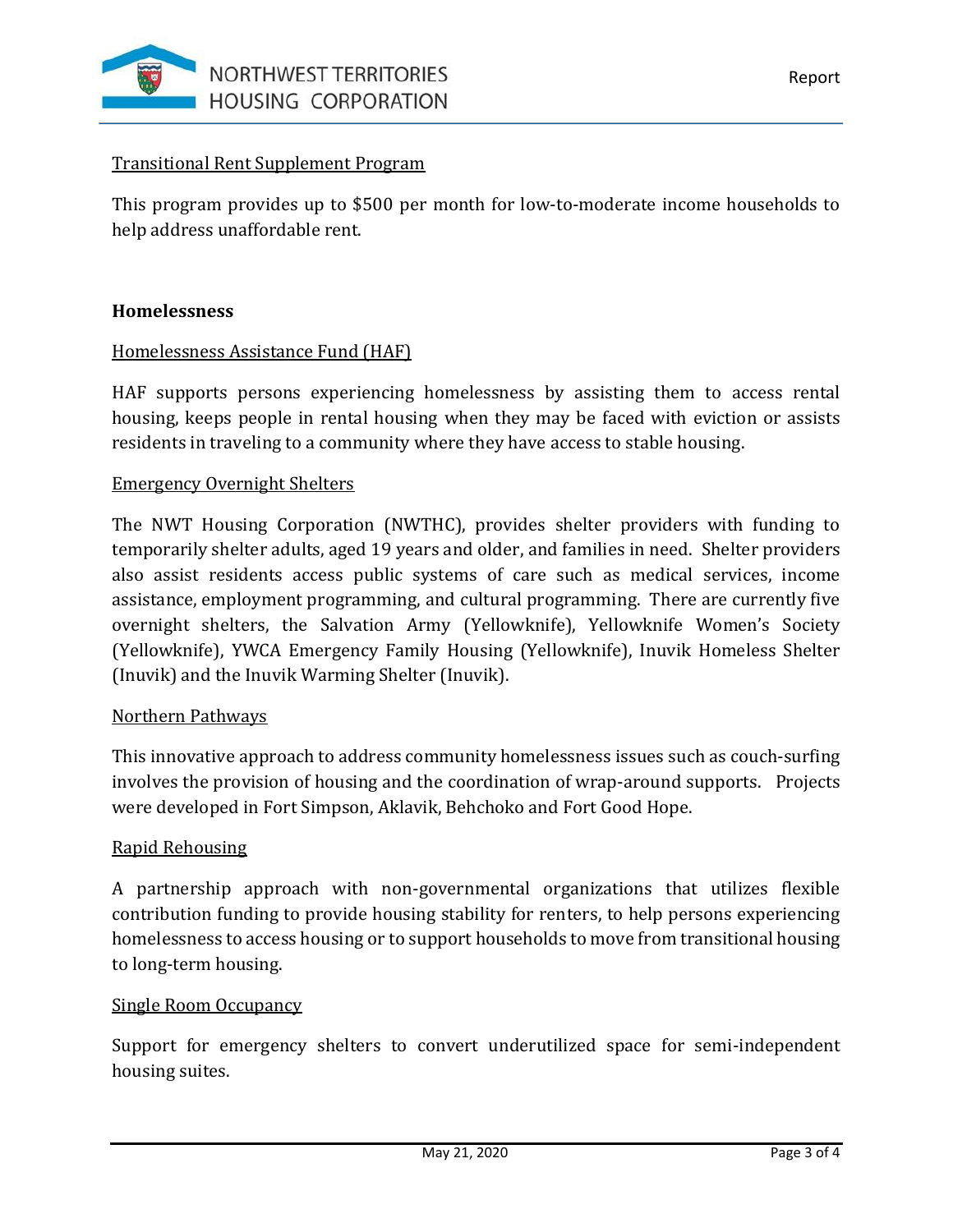

# **Other Housing Initiatives**

## Community Housing Support Initiative

This program supports the housing aspirations and priorities of communities who are interested in partnering to improve community housing through the acquisition or construction of housing units or implementation of a community-designed housing program.

## Family Home Transfer

This initiative supports families in transferring their family homes to other family members. Residents might need to relocate to another community for a number of reasons or move in to another form of housing. Also, when a resident passes away the transfer of their home can be complicated and challenging. This program provides a simpler process and helps ensure that housing units continue to be utilized without delays or interruption.